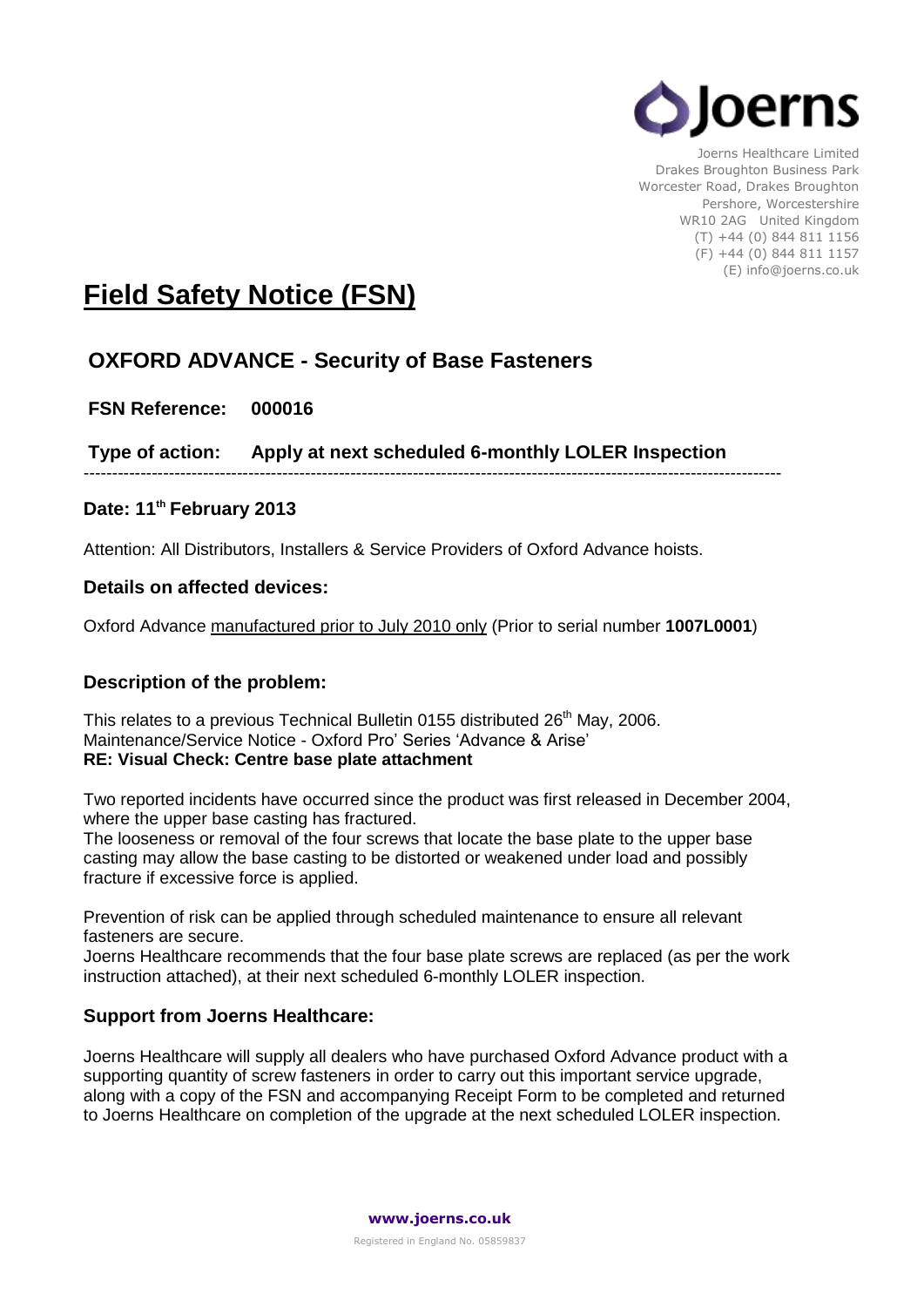### **Action to be taken by the distributor/installer:**

- Communicate this Field Safety Notice to all end users that you have identified as having been supplied an Oxford Advance hoist with a manufacturing date prior to July 2010.
- The date of manufacture and serial number is printed on a black decal, located behind the rear left hand castor wheel of the blue base assembly.
- Communicate the need to arrange for the FSN upgrade to be applied as part of the next scheduled LOLER inspection.
- Private customers will need to be notified to have their Oxford Advance product checked and upgraded as soon as possible, if not party to a 6-monthly LOLER maintenance programme.
- The four upgraded screw fasteners only need to be applied once.
- Complete the FSN Receipt Form and return it to Joerns Healthcare.

#### **Action to be taken by the service provider:**

- Communicate this Field Safety Notice to all end users that have been supplied an Oxford Advance hoist with a manufacturing date prior to July 2010.
- Communicate the need to arrange for the FSN upgrade to be applied as part of the next scheduled LOLER inspection.
- Complete the FSN Receipt Form and return it to Joerns Healthcare.

#### **Action to be taken by the therapist/carer/user:**

- Always conduct daily checks recommended in your user guide prior to using your Oxford Advance hoist.
- Identify the serial number of the hoist and contact your Distributor/Supplier/Service Provider with this information.
- Register your requirements with your Authorised Distributor/Supplier/Service Provider to enable the upgrade to be conducted at your next scheduled LOLER inspection.

#### **Transmission of this Field Safety Notice:**

This notice needs to be passed on to all those who need to be aware within your organisation and/or to any organisation or private customer where the identified devices have been transferred. This includes a copy of the FSN Receipt Form.

Please maintain awareness of this notice and any resulting action for an appropriate period to ensure effectiveness of the corrective action.

#### **Contact reference persons:**

Chris Wassell Quality Regulatory and Conformance Manager Joerns Healthcare Ltd Tel: +44 (0) 1905 842 209 Fax: +44 (0) 844 811 1157 e-mail: chris.wassell@joerns.co.uk

Chris Morgan UK Sales Director Joerns Healthcare Ltd Tel: +44 (0)7710174773 e-mail: chris.morgan@joerns.co.uk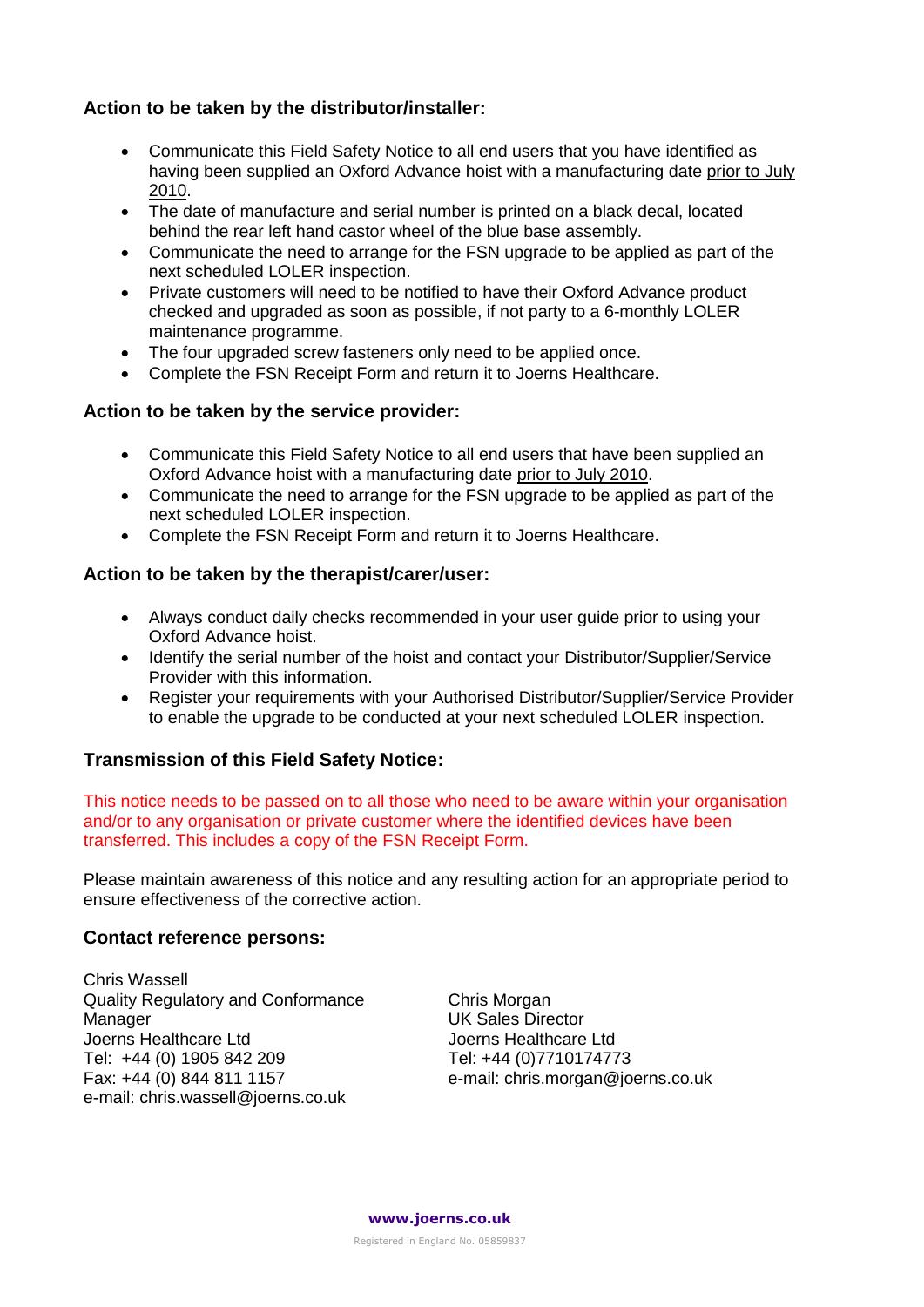## **WORK INSTRUCTION**

**Visual check - Centre base plate attachment:** Inspect the fitment of the Advance base plate to the base casting. Alignment of the plate should be square and flat to the casting.

**Remove the centre base plate screws (x4) only if they are Pozi head type and silver in colour** (shown circled in RED below).

If the circled fasteners already fitted to the base plate are **black in colour** and either Torx head (star profile) or hex head (hexagonal profile) type screws, they will **NOT** require replacement.

Inspect the base plate and base casting for any signs of wear or fracture. Tool required: Pozi Screwdriver.



Using the replacement screws provided re-position the base plate and secure. Ensure that the screws are fully inserted using a 2.5mm Allen key - socket specification to suit M4 hex head screw. (As shown below circled in green)



Should you require additional replacement screws, please notify Joerns Healthcare at [orders@joerns.co.uk](mailto:orders@joerns.co.uk) or contact Joerns Quality Dept on +44 (0) 1905 842 209.



Registered in England No. 05859837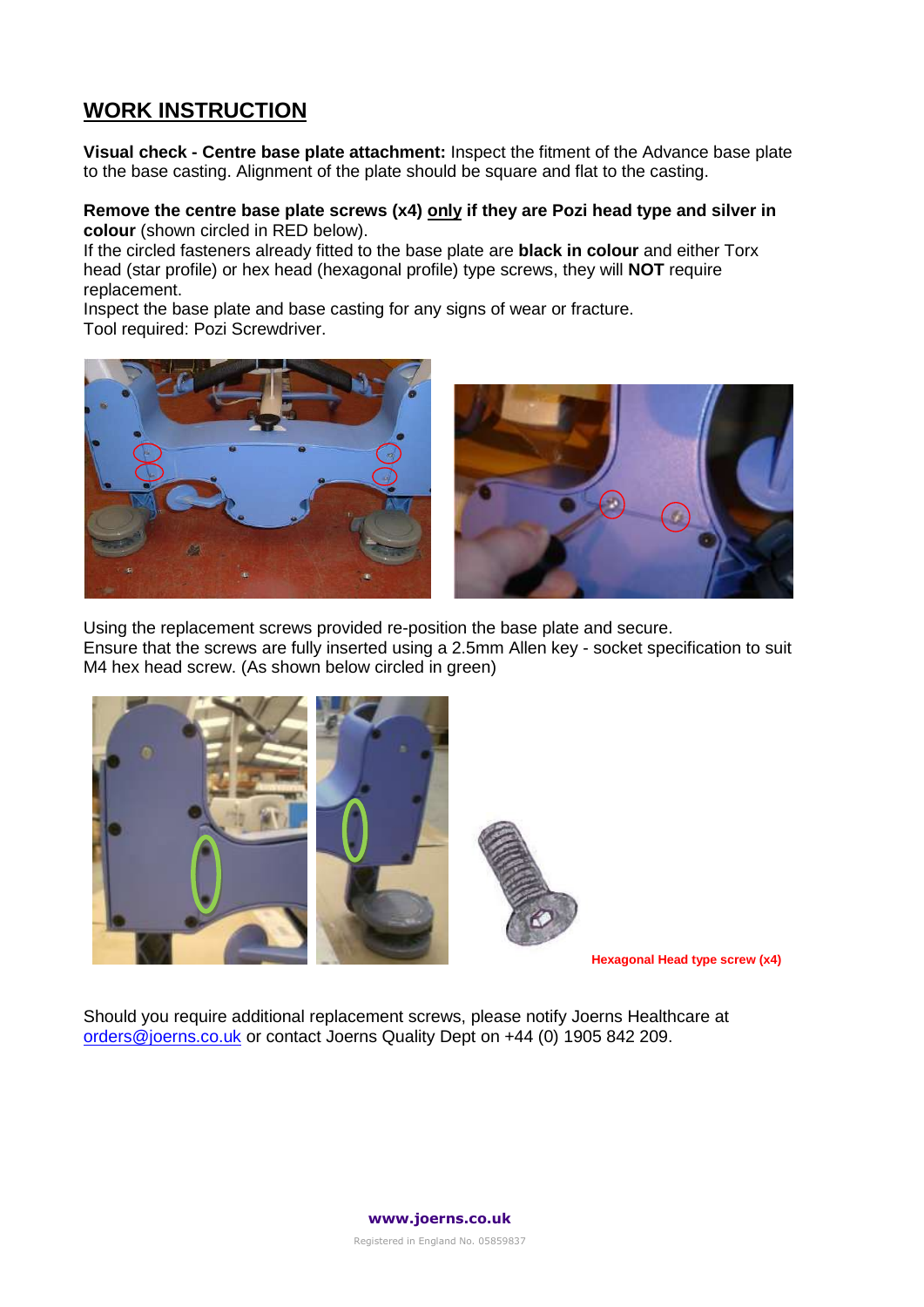## **Description of screw profile type:**

## **NOTE:**

- **The black screw types shown in both Fig. 1 and Fig. 2 are the correct type to be used. If already fitted, they DO NOT require replacement.**
- **If fitted, the silver screw types shown in Fig. 3 DO require replacement.**
- **1. Fig. 1: Black M4 x 10mm Torx Head (star head)**
- **2. Fig. 2: Black M4 x 10mm Hex Head (hexagonal head)**
- **3. Fig. 3: Silver M4 x 10mm Posi Head (cross head). MUST BE REPLACED**









#### **NOTE: Screws pictured are not to scale**

-----------------------------------------------------------------------------------------------------------------------------

The undersign confirms that this notice has been notified to the appropriate Regulatory Agencies.

## **Additional contact information:**

Oxford Customer Services: (Tel) +44 (0) 844 811 1158 or via email t[o info@joerns.co.uk](mailto:info@joerns.co.uk)

Yours faithfully,

 $7\triangle$ 

Mr. Chris Wassell

Quality, Regulatory and Conformance Manager.